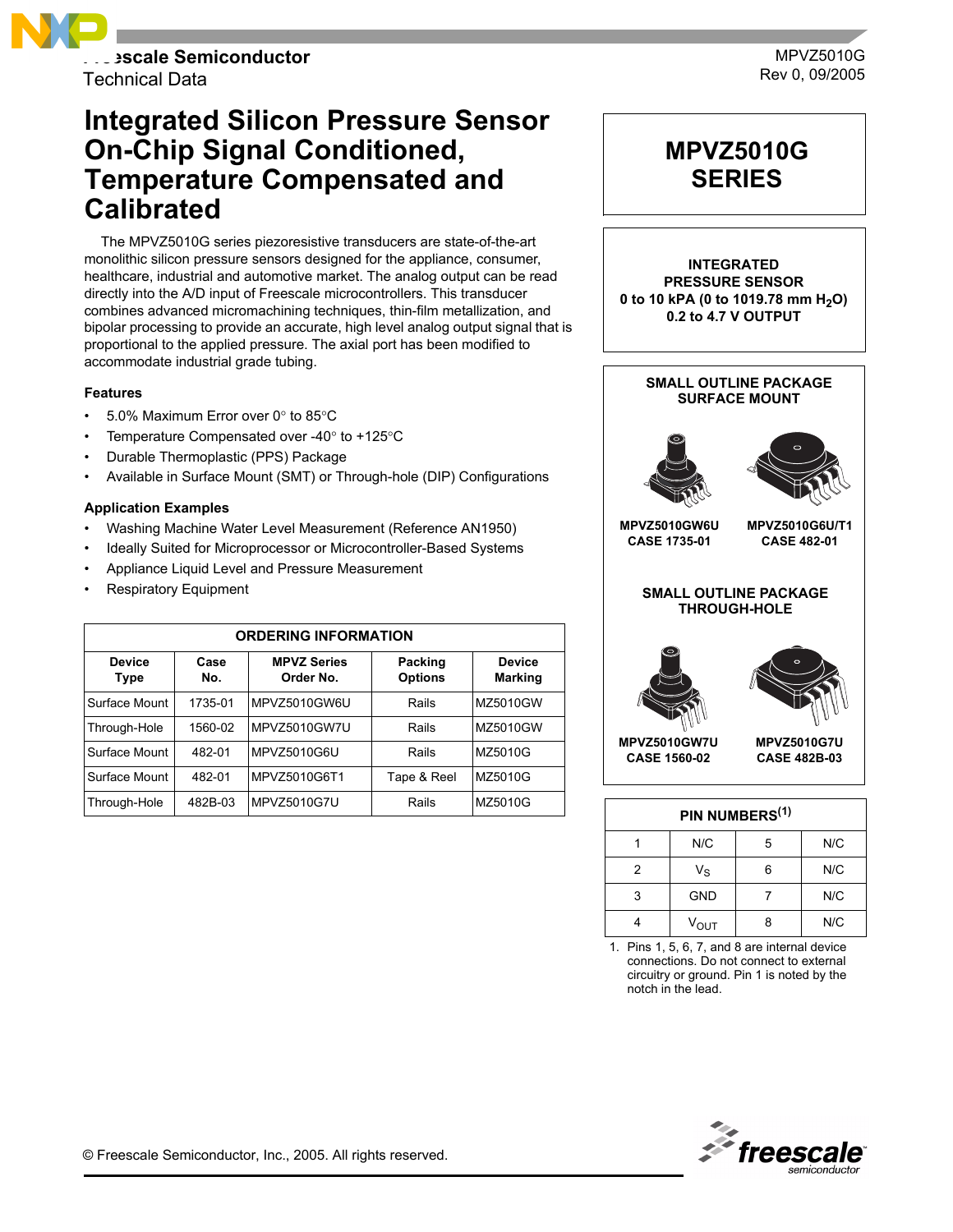





## **Table 1. Maximum Ratings(1)**

| Rating                       | Symbol           | Value           | Unit |
|------------------------------|------------------|-----------------|------|
| Maximum Pressure (P1 > P2)   | $P_{max}$        | 40              | kPa  |
| Storage Temperature          | <sup>I</sup> stg | $-40$ to $+125$ | °C   |
| <b>Operating Temperature</b> | ١A               | $-40$ to $+125$ | °C   |

1. Exposure beyond the specified limits may cause permanent damage or degradation to the device.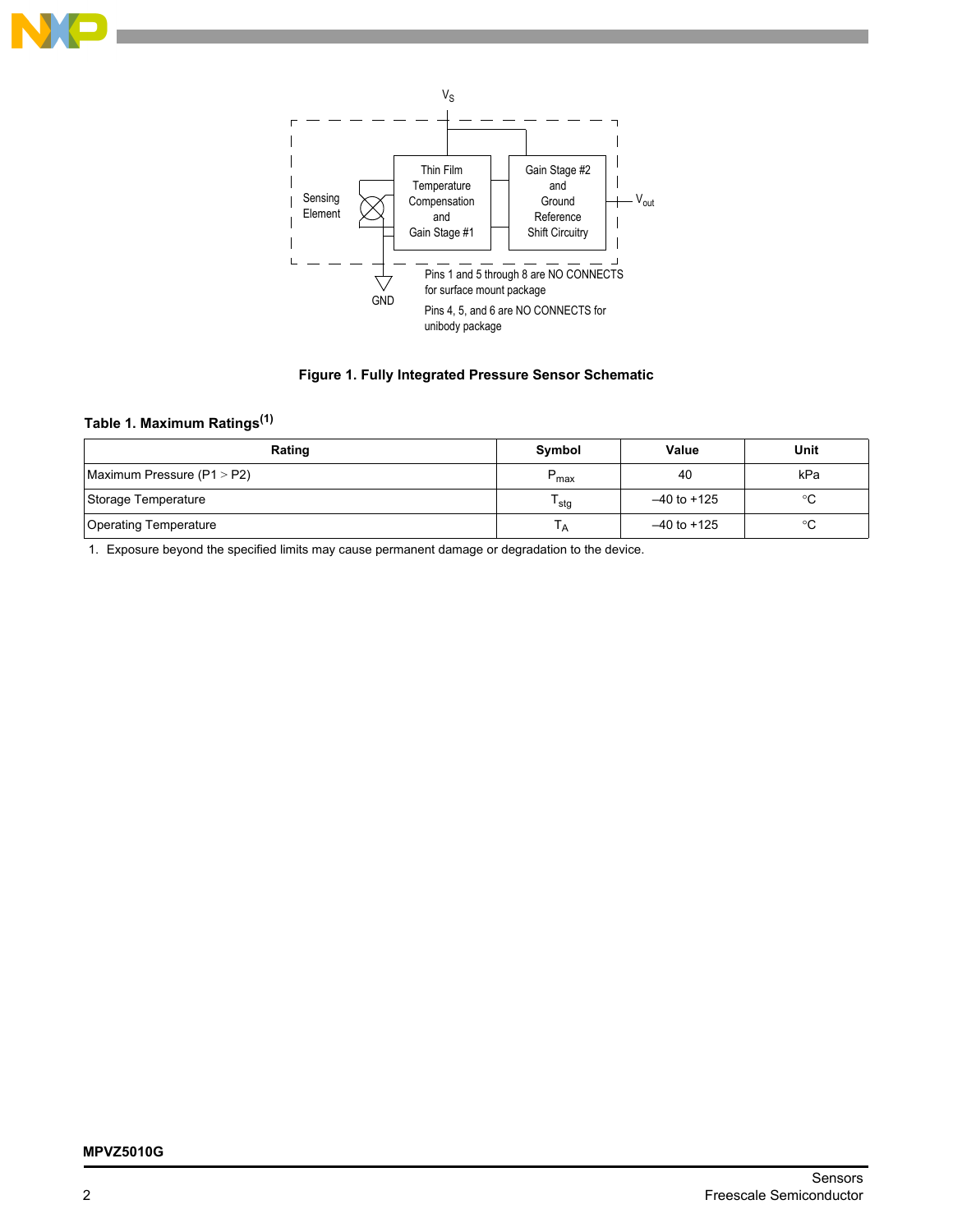

| Table 2. Operating Characteristics (V <sub>S</sub> = 5.0 Vdc, T <sub>A</sub> = 25°C unless otherwise noted, P1 > P2. Decoupling circuit shown in |  |  |  |
|--------------------------------------------------------------------------------------------------------------------------------------------------|--|--|--|
| Figure 3 required to meet specification.)                                                                                                        |  |  |  |

| <b>Characteristic</b>                                                                                          | Symbol                 | <b>Min</b> | <b>Typ</b>   | Max           | <b>Unit</b>                      |
|----------------------------------------------------------------------------------------------------------------|------------------------|------------|--------------|---------------|----------------------------------|
| Pressure Range <sup>(1)</sup>                                                                                  | $P_{OP}$               | 0          |              | 10<br>1019.78 | kPa<br>mm H <sub>2</sub> O       |
| Supply Voltage <sup>(2)</sup>                                                                                  | $V_{\rm S}$            | 4.75       | 5.0          | 5.25          | Vdc                              |
| <b>Supply Current</b>                                                                                          | $I_{\Omega}$           |            | 5.0          | 10            | mAdc                             |
| Minimum Pressure Offset <sup>(3)</sup><br>$(0 to 85^{\circ}C)$<br>$\textcircled{a}$ V <sub>S</sub> = 5.0 Volts | $V_{off}$              | 0          | 0.2          | 0.425         | Vdc                              |
| Full Scale Output <sup>(4)</sup><br>$(0 to 85^{\circ}C)$<br>$\textcircled{a}$ V <sub>S</sub> = 5.0 Volts       | V <sub>FSO</sub>       | 4.475      | 4.7          | 4.925         | Vdc                              |
| Full Scale Span <sup>(5)</sup><br>$(0 to 85^{\circ}C)$<br>$QV_S = 5.0$ Volts                                   | <b>V<sub>FSS</sub></b> | 4.275      | 4.5          | 4.725         | Vdc                              |
| Accuracy <sup>(6)</sup><br>$(0 to 85^{\circ}C)$                                                                |                        |            |              | ±5.0          | $\%V_{FSS}$                      |
| Sensitivity                                                                                                    | V/P                    |            | 450<br>4.413 |               | mV/kPa<br>mV/mm H <sub>2</sub> O |
| Response Time <sup>(7)</sup>                                                                                   | $t_{\mathsf{R}}$       |            | 1.0          |               | ms                               |
| Output Source Current at Full Scale Output                                                                     | $I_{O^+}$              |            | 0.1          |               | mAdc                             |
| Warm-Up Time <sup>(8)</sup>                                                                                    | —                      |            | 20           |               | ms                               |
| Offset Stability <sup>(9)</sup>                                                                                |                        |            | ±0.5         |               | $\%V_{FSS}$                      |

1. 1.0 kPa (kiloPascal) equals 0.145 psi.

2. Device is ratiometric within this specified excitation range.

3. Offset  $(V_{off})$  is defined as the output voltage at the minimum rated pressure.

4. Full Scale Output ( $V<sub>FSO</sub>$ ) is defined as the output voltage at the maximum or full rated pressure.

5. Full Scale Span ( $V_{FSS}$ ) is defined as the algebraic difference between the output voltage at full rated pressure and the output voltage at the minimum rated pressure.

6. Accuracy (error budget) consists of the following:

• Linearity: Output deviation from a straight line relationship with pressure over the specified pressure range.

- ï Temperature Hysteresis: Output deviation at any temperature within the operating temperature range, after the temperature is cycled to and from the minimum or maximum operating temperature points, with zero differential pressure applied. ï Pressure Hysteresis: Output deviation at any pressure within the specified range, when this pressure is cycled to and from the
	- minimum or maximum rated pressure, at 25°C.
- TcSpan: Output deviation over the temperature range of 0° to 85°C, relative to 25°C.
- TcOffset: Output deviation with minimum rated pressure applied, over the temperature range of 0° to 85°C, relative to 25°C. • Variation from Nominal: The variation from nominal values, for Offset or Full Scale Span, as a percent of V<sub>FSS</sub>, at 25°C.
- 7. Response Time is defined as the time for the incremental change in the output to go from 10% to 90% of its final value when subjected to a specified step change in pressure.
- 8. Warm-up Time is defined as the time required for the product to meet the specified output voltage after the Pressure has been stabilized.
- 9. Offset Stability is the product's output deviation when subjected to 1000 hours of Pulsed Pressure, Temperature Cycling with Bias Test.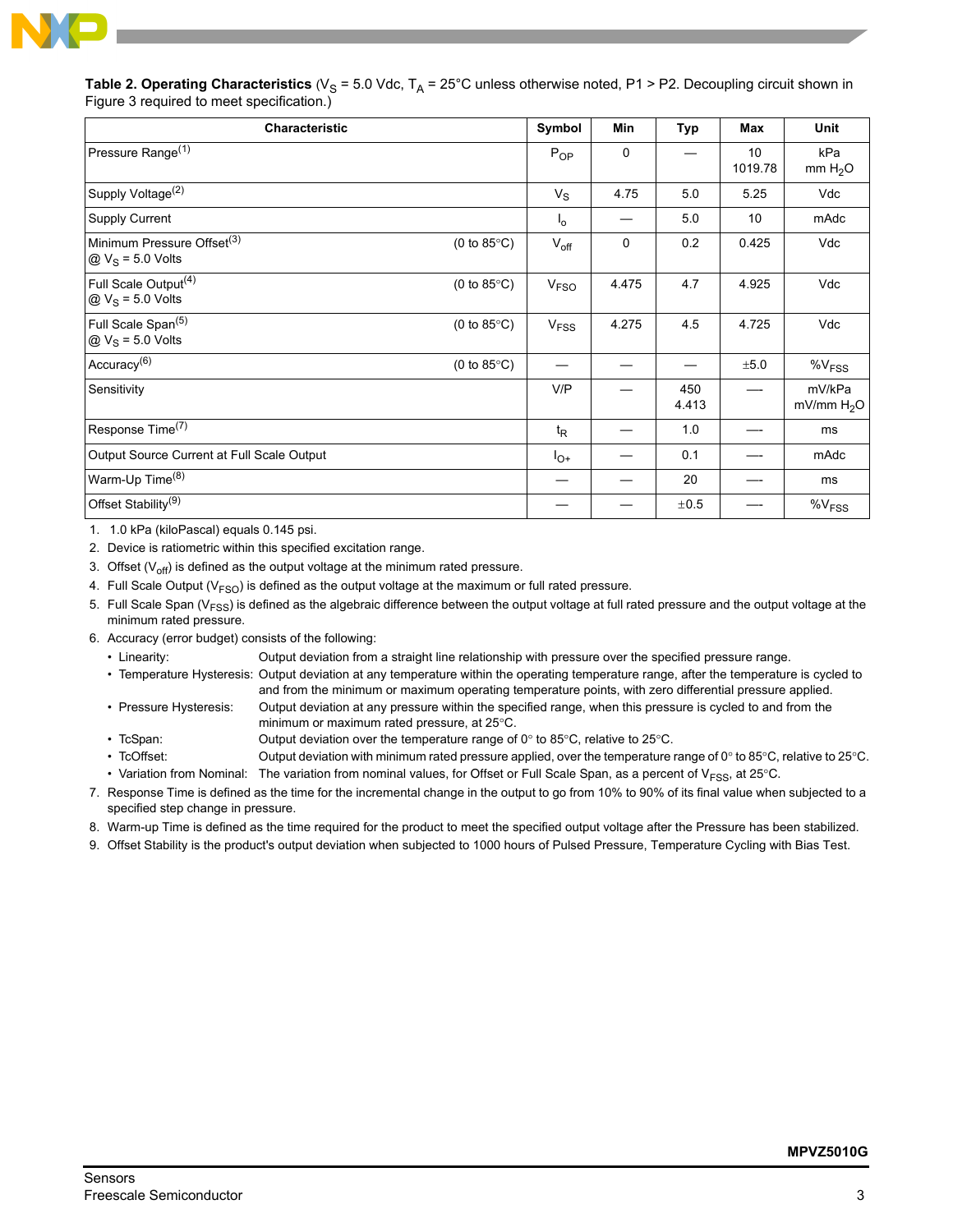

#### **ON-CHIP TEMPERATURE COMPENSATION, CALIBRATION AND SIGNAL CONDITIONING**

The performance over temperature is achieved by integrating the shear-stress strain gauge, temperature compensation, calibration and signal conditioning circuitry onto a single monolithic chip.

[Figure 2](#page-3-0) illustrates the Differential or Gauge configuration in the basic chip carrier (Case 482). A gel die coat isolates the die surface and wire bonds from the environment, while allowing the pressure signal to be transmitted to the sensor diaphragm.

The MPVZ5010G series pressure sensor operating characteristics, internal reliability and qualification tests are based on use of dry air as the pressure media. Media, other than dry air, may have adverse effects on sensor performance and long-term reliability. Contact the factory for information regarding media compatibility in your application.

[Figure 3](#page-3-1) shows the recommended decoupling circuit for interfacing the integrated sensor to the A/D input of a microprocessor or microcontroller. Proper decoupling of the power supply is recommended.

[Figure 4](#page-3-2) shows the sensor output signal relative to pressure input. Typical, minimum, and maximum output curves are shown for operation over a temperature range of 0° to 85°C using the decoupling circuit shown in [Figure 3.](#page-3-1) The output will saturate outside of the specified pressure range.



<span id="page-3-0"></span>

<span id="page-3-1"></span>**Figure 3. Recommended Power Supply Decoupling and Output Filtering** (For additional output filtering, please refer to Application Note AN1646.)



<span id="page-3-2"></span>**Figure 4. Output versus Pressure Differential**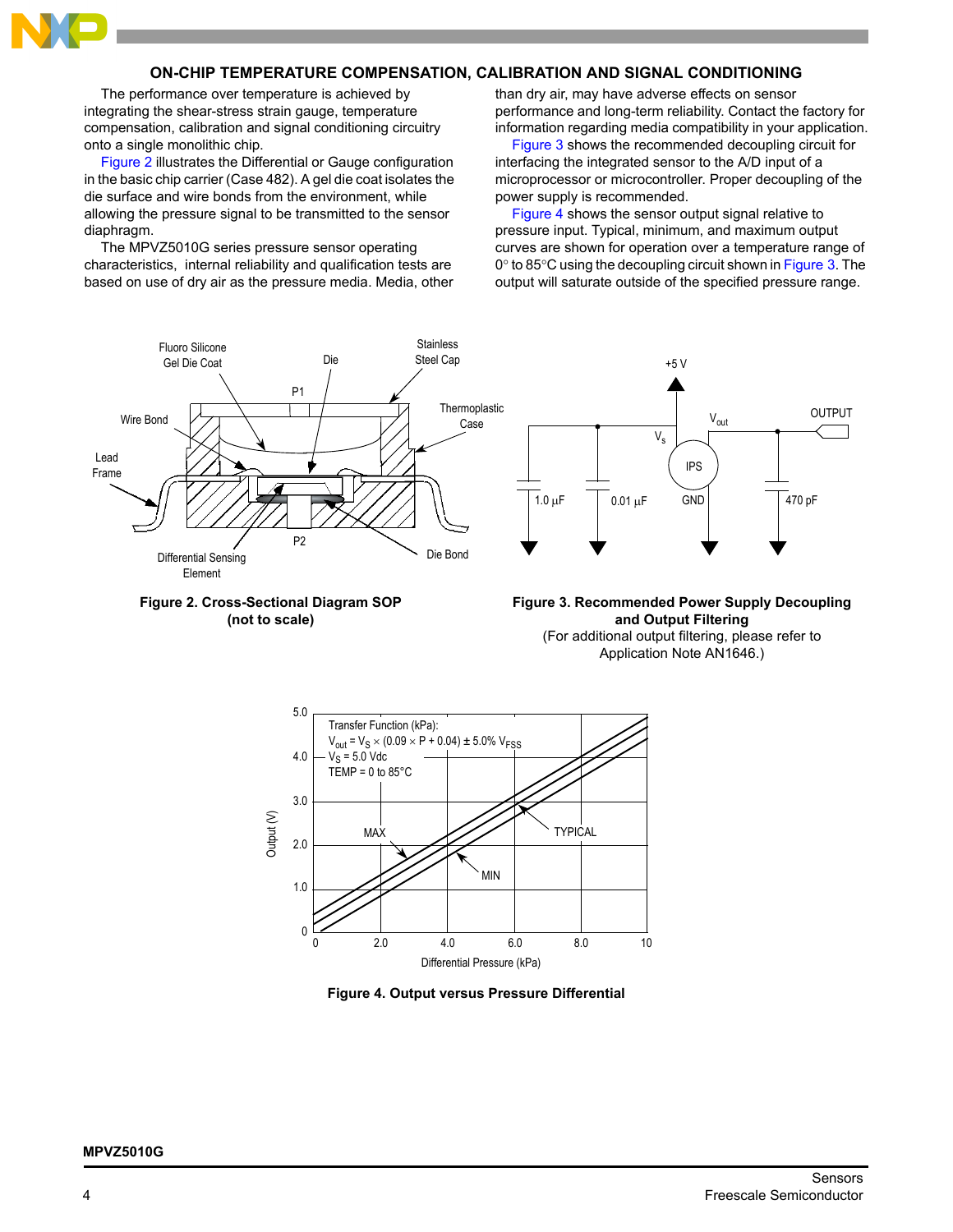

**Nominal Transfer Value:**  $V_{\text{out}} = V_{\text{S}} \times (0.09 \times P + 0.04)$  $\pm$  (Pressure Error x Temp. Factor x 0.09 x V<sub>S</sub>)  $V_S = 5.0 V \pm 0.25 V$ dc  $P = kPa$ 



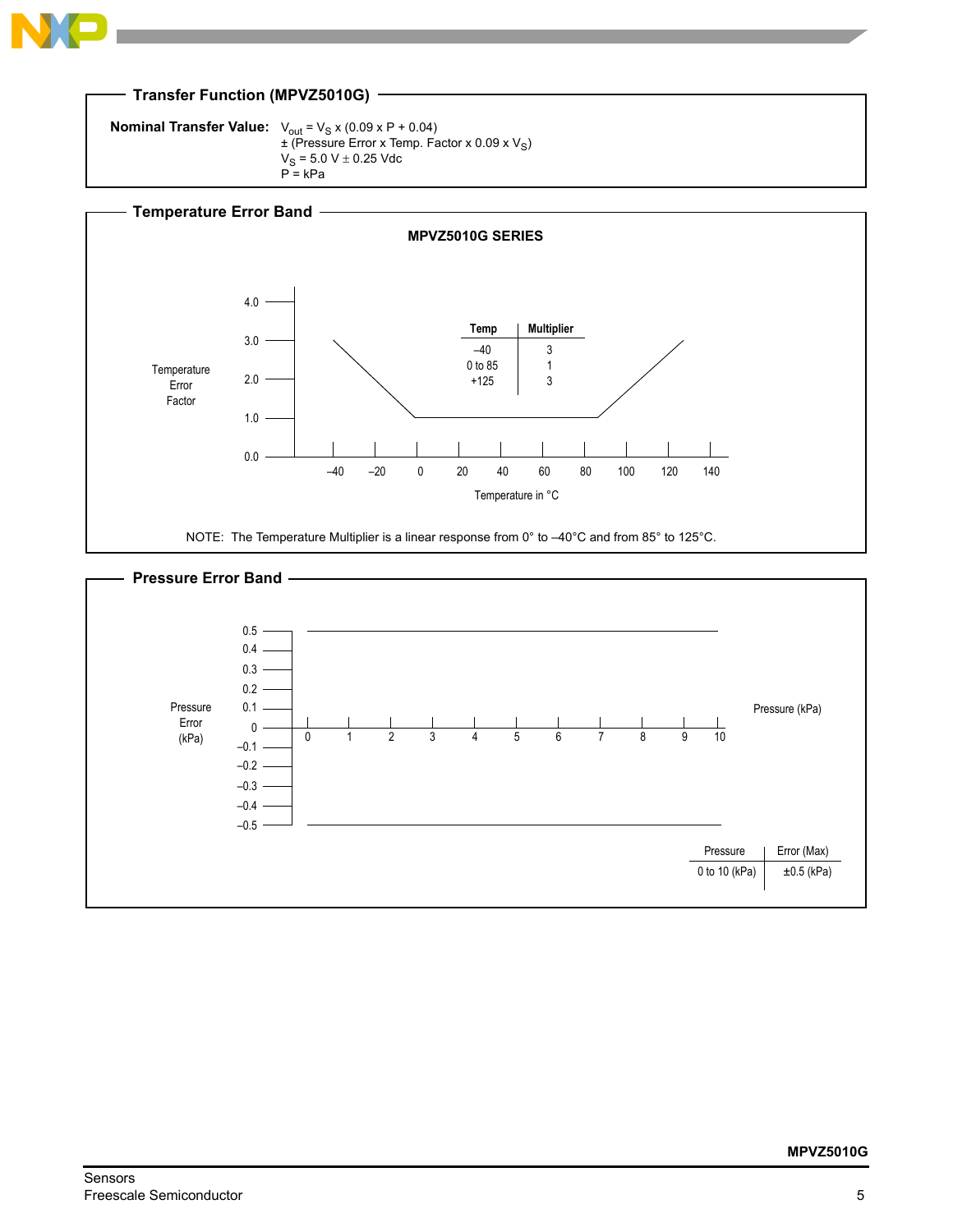

#### **PRESSURE (P1)/VACUUM (P2) SIDE IDENTIFICATION TABLE**

Freescale designates the two sides of the pressure sensor as the Pressure (P1) side and the Vacuum (P2) side. The Pressure (P1) side is the side containing a gel die coat which protects the die from harsh media. The MPX pressure sensor is designed to operate with positive differential pressure applied,  $P1 > P2$ .

The Pressure (P1) side may be identified by using the table below:

| <b>Part Number</b> | Case Type | Pressure (P1)<br>Side Identifier |
|--------------------|-----------|----------------------------------|
| MPVZ5010GW6U       | 1735-01   | Vertical Port Attached           |
| MPVZ5010GW7U       | 1560-02   | l Vertical Port Attached         |
| MPVZ5010G6U/T1     | 482-01    | Stainless Steel Cap              |
| MPVZ5010G7U        | 482B-03   | Stainless Steel Cap              |

#### **MINIMUM RECOMMENDED FOOTPRINT FOR SURFACE MOUNTED APPLICATIONS**

Surface mount board layout is a critical portion of the total design. The footprint for the surface mount packages must be the correct size to ensure proper solder connection interface between the board and the package. With the correct

footprint, the packages will self align when subjected to a solder reflow process. It is always recommended to design boards with a solder mask layer to avoid bridging and shorting between solder pads.



**Figure 5. SOP Footprint (Case 482)**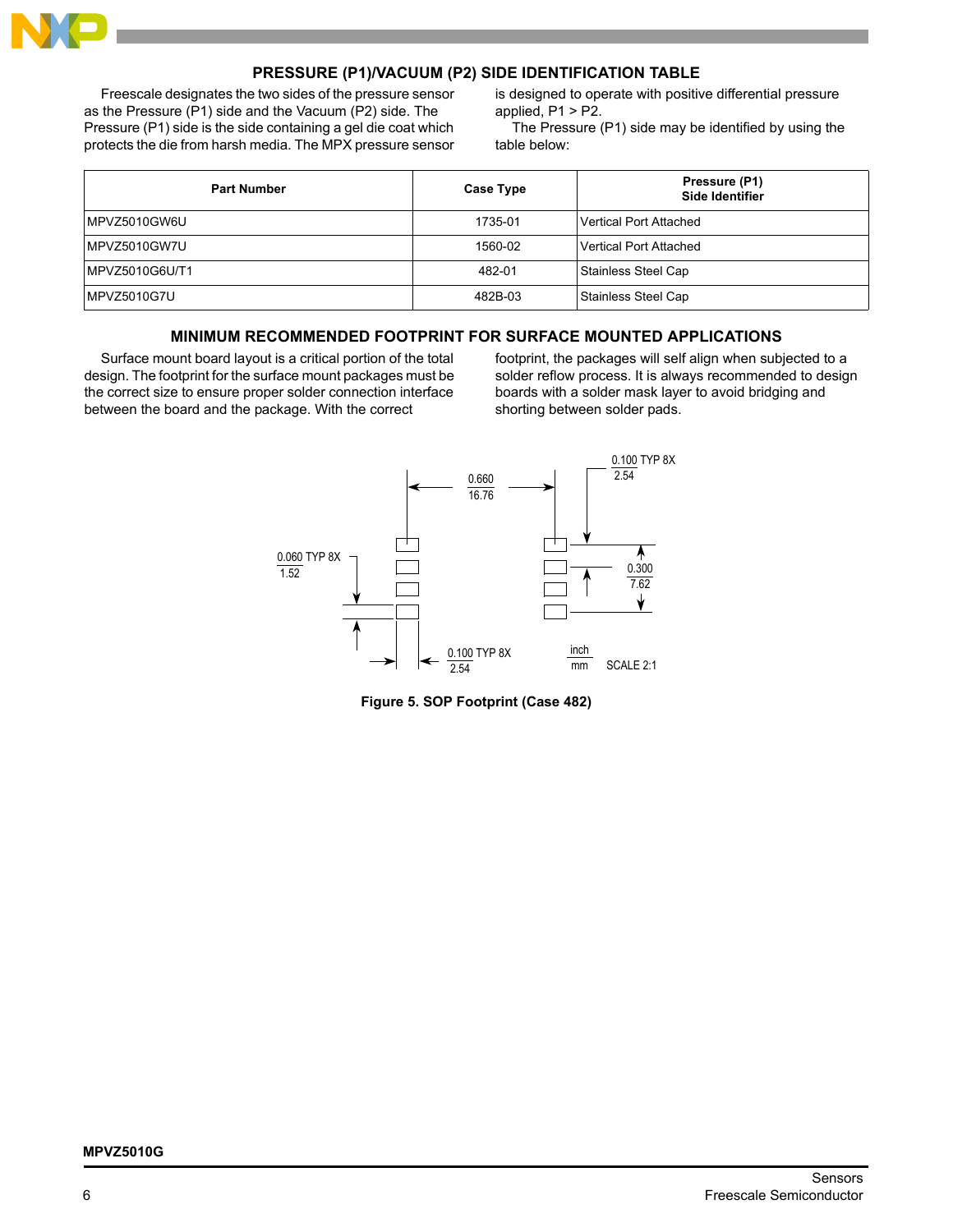



| © FREESCALE SEMICONDUCTOR, INC.<br>ALL RIGHTS RESERVED. | MECHANICAL OUTLINE |                      | PRINT VERSION NOT TO SCALE |             |
|---------------------------------------------------------|--------------------|----------------------|----------------------------|-------------|
| THF:                                                    |                    |                      | DOCUMENT NO: 98ASA10686D   | RFV: A      |
| SO, 8 I/O, .420 X .420 PKG,<br>.100 IN PITCH            |                    | CASE NUMBER: 1735-01 |                            | 16 AUG 2005 |
|                                                         |                    | STANDARD: NON-JEDEC  |                            |             |

PAGE 1 OF 3

#### **CASE 1735-01 ISSUE A SMALL OUTLINE PACKAGE**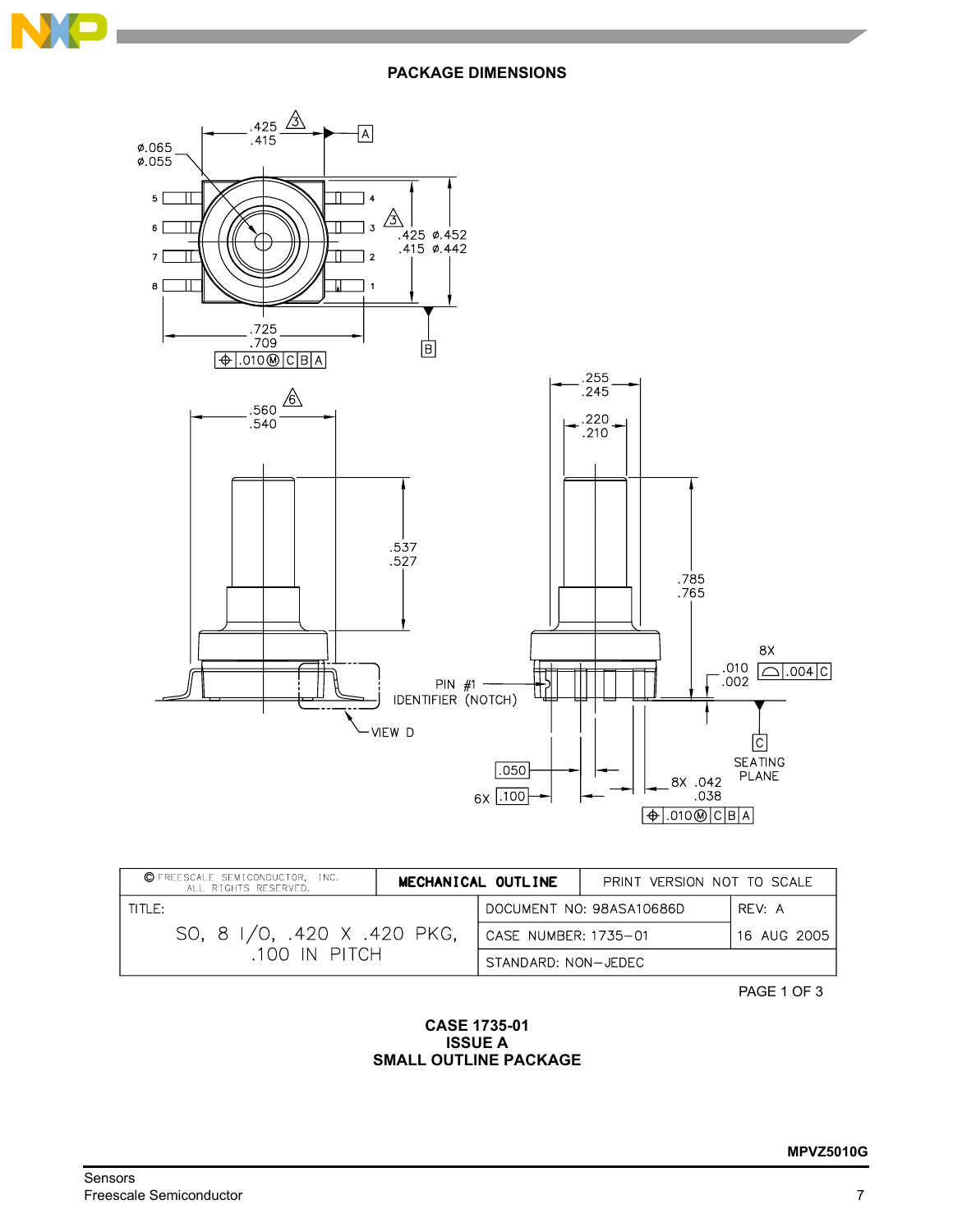



| © FREESCALE SEMICONDUCTOR, INC.<br>ALL RIGHTS RESERVED. |  | MECHANICAL OUTLINE   | PRINT VERSION NOT TO SCALE |                    |
|---------------------------------------------------------|--|----------------------|----------------------------|--------------------|
| TITIF:                                                  |  |                      | DOCUMENT NO: 98ASA10686D   | RFV <sub>1</sub> A |
| SO, 8 I/O, .420 X .420 PKG,<br>.100 IN PITCH            |  | CASE NUMBER: 1735-01 |                            | 18 AUG 2005        |
|                                                         |  | STANDARD: NON-JEDEC  |                            |                    |

PAGE 2 OF 3

#### **CASE 1735-01 ISSUE A SMALL OUTLINE PACKAGE**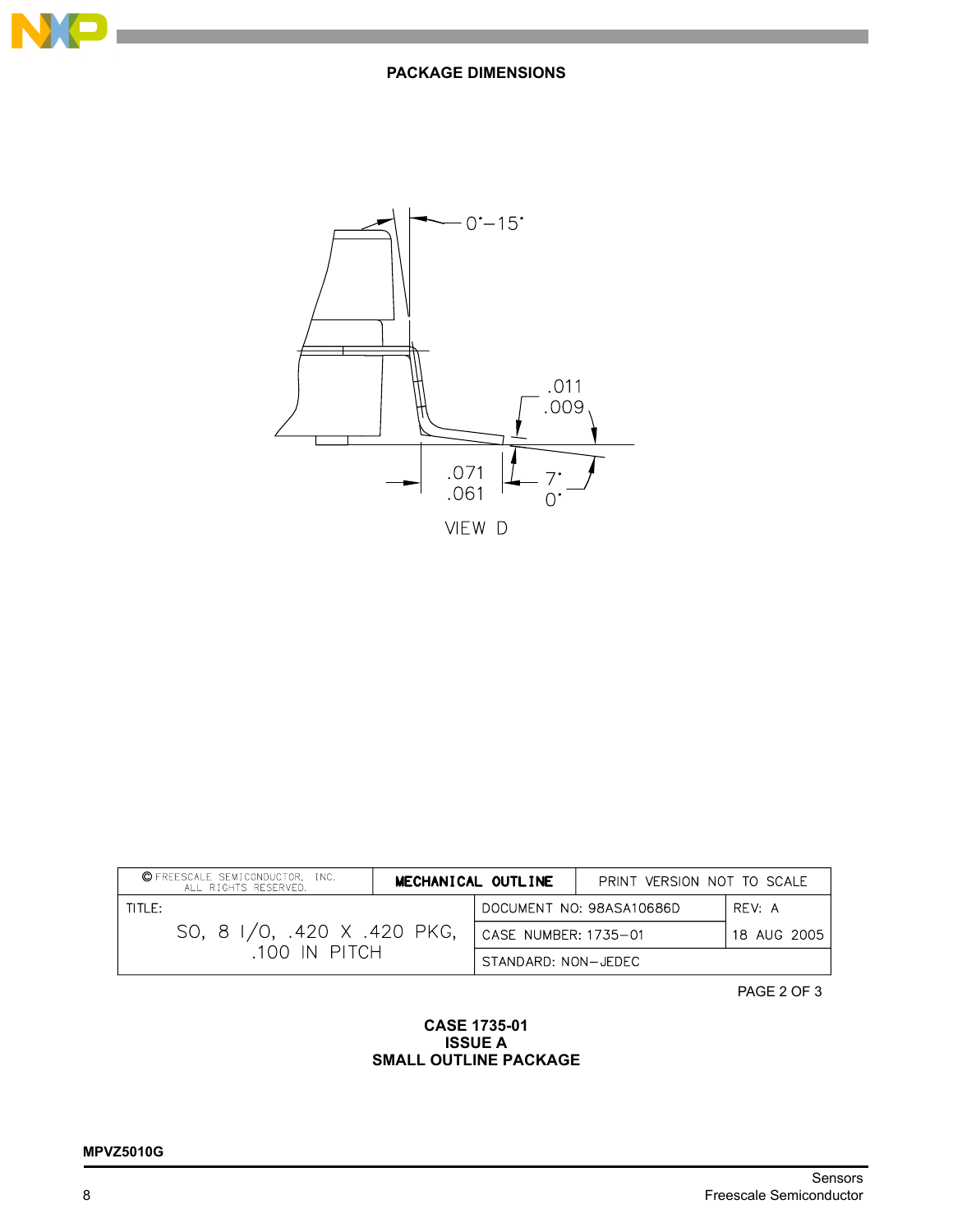

NOTES:

- 1. DIMENSIONING AND TOLERANCING PER ASME Y14.5M 1994.
- 2. CONTROLLING DIMENSION: INCH.
- $\frac{1}{2}$  dimensions do not include mold protrusion.
- 4. MAXIMUM MOLD PROTRUSION IS .006.
- 5. ALL VERTICAL SURFACES 5' TYPICAL DRAFT.
- $\sqrt{6}$  dimension to center of lead when formed parallel.

| C FREESCALE SEMICONDUCTOR, INC.<br>MECHANICAL OUTLINE<br>ALL RIGHTS RESERVED. |  |                      | PRINT VERSION NOT TO SCALE |             |
|-------------------------------------------------------------------------------|--|----------------------|----------------------------|-------------|
| TITLE:                                                                        |  |                      | DOCUMENT NO: 98ASA10686D   | RFV: A      |
| SO, 8 I/O, .420 X .420 PKG,<br>100 IN PITCH                                   |  | CASE NUMBER: 1735-01 |                            | 18 AUG 2005 |
|                                                                               |  | STANDARD: NON-JEDEC  |                            |             |

PAGE 3 OF 3

#### **CASE 1735-01 ISSUE A SMALL OUTLINE PACKAGE**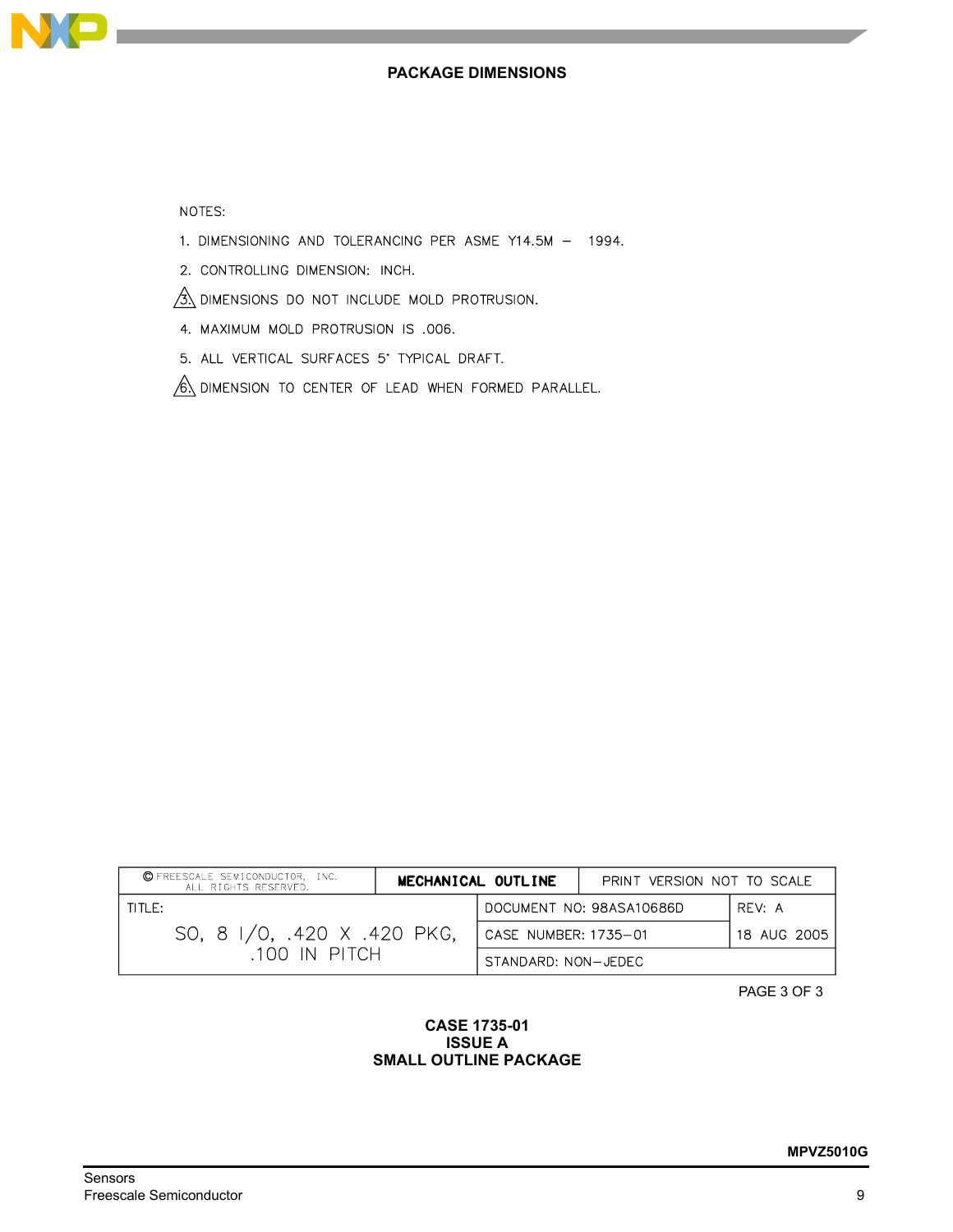



| © FREESCALE SEMICONDUCTOR, INC.<br>ALL RIGHTS RESERVED. |  | MECHANICAL OUTLINE                  | PRINT VERSION NOT TO SCALE |        |
|---------------------------------------------------------|--|-------------------------------------|----------------------------|--------|
| TITLE:                                                  |  | DOCUMENT NO: 98ASA10611D            |                            | RFV: C |
| SO, 8 I/O, .420 X .420 PKG,<br>.100 IN PITCH            |  | CASE NUMBER: 1560-02<br>26 MAY 2005 |                            |        |
|                                                         |  | STANDARD: NON-JEDEC                 |                            |        |

PAGE 1 OF 3

#### **CASE 1560-02 ISSUE C SMALL OUTLINE PACKAGE**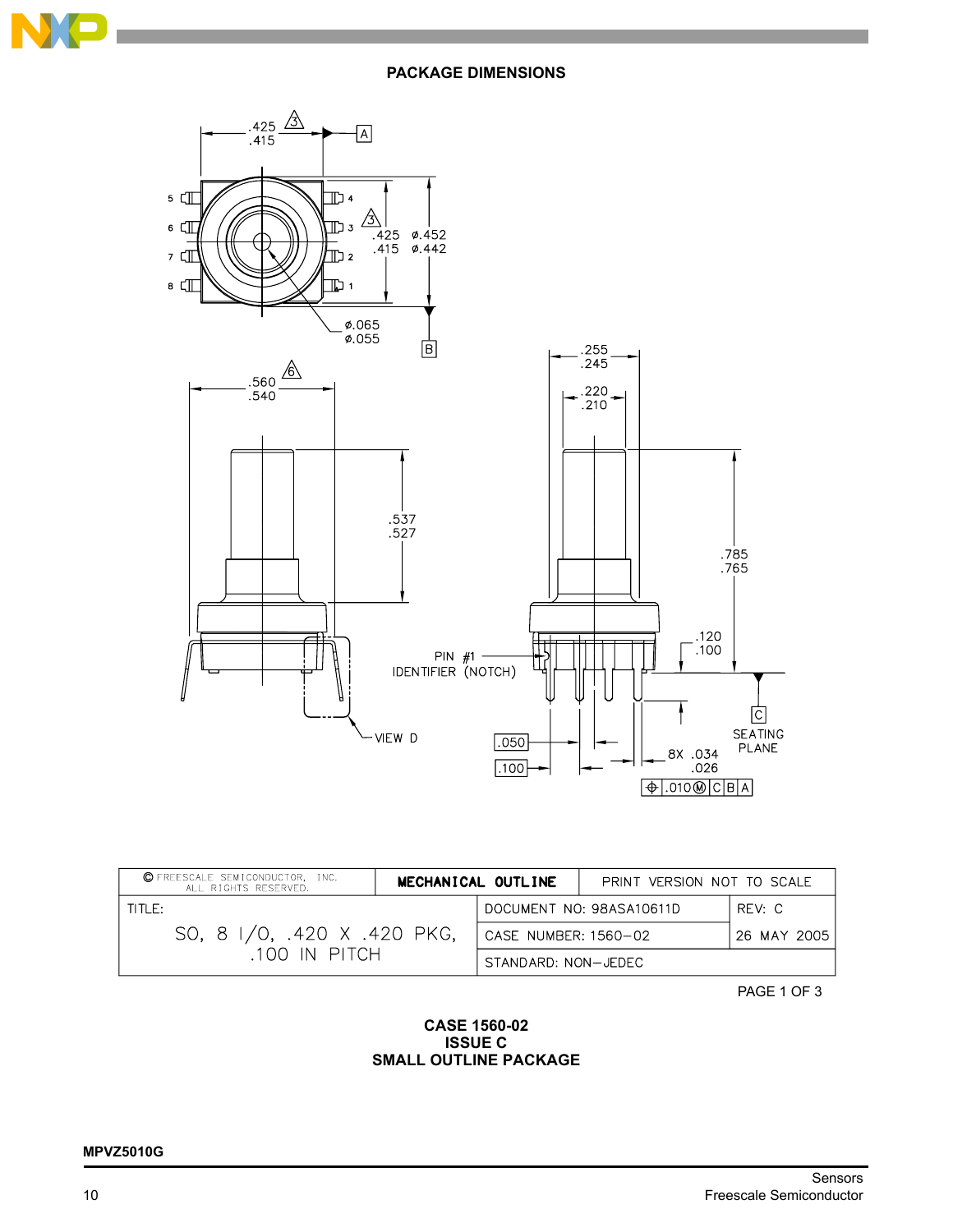



VIEW D

| © FREESCALE SEMICONDUCTOR, INC.<br>ALL RIGHTS RESERVED. |  | MECHANICAL OUTLINE   | PRINT VERSION NOT TO SCALE |             |
|---------------------------------------------------------|--|----------------------|----------------------------|-------------|
| THF:                                                    |  |                      | DOCUMENT NO: 98ASA10611D   | RFV: C      |
| SO, 8 I/O, .420 X .420 PKG,<br>.100 IN PITCH            |  | CASE NUMBER: 1560-02 |                            | 26 MAY 2005 |
|                                                         |  | STANDARD: NON-JEDEC  |                            |             |

PAGE 2 OF 3

#### **CASE 1560-02 ISSUE C SMALL OUTLINE PACKAGE**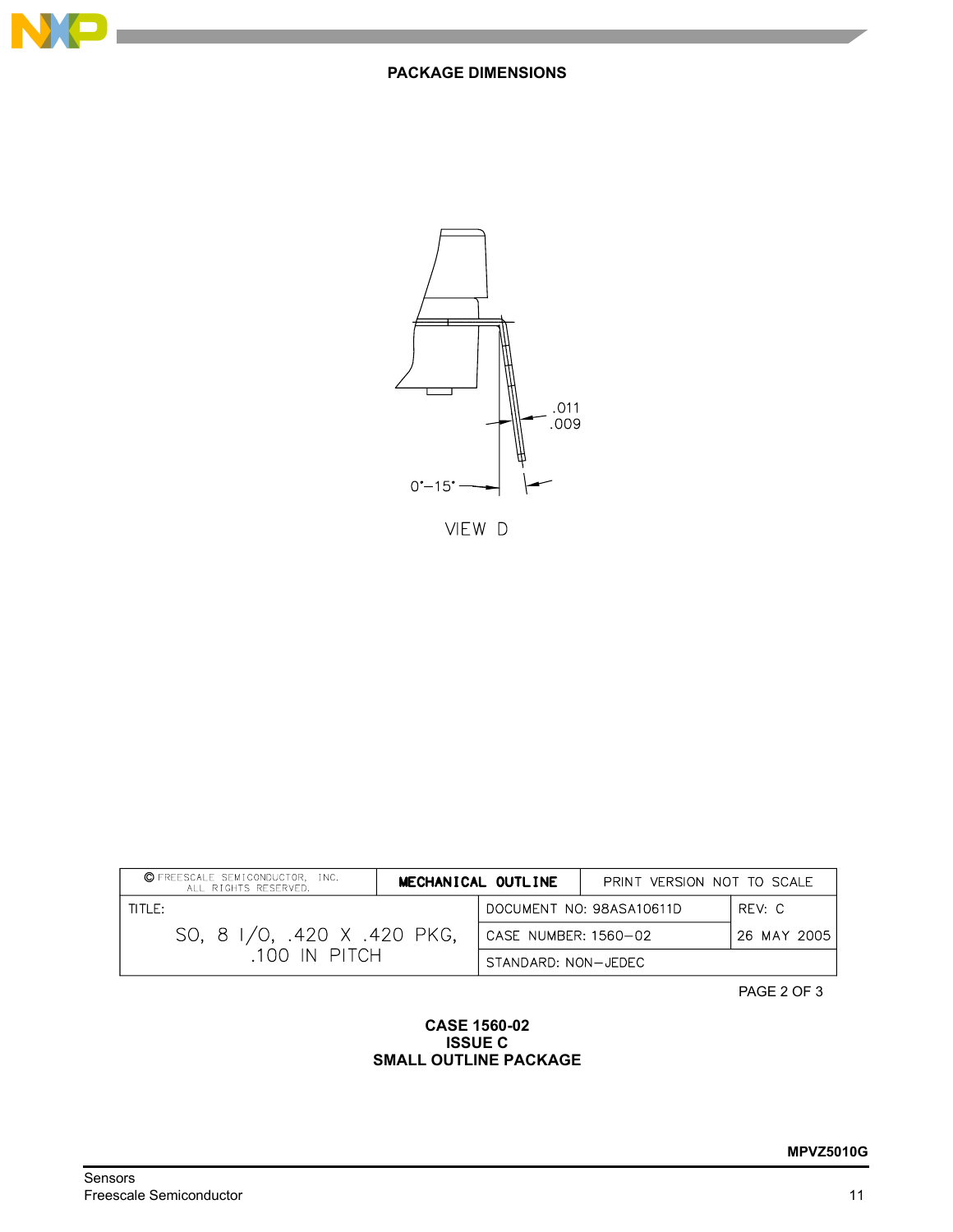

### NOTES:

- 1. DIMENSIONING AND TOLERANCING PER ASME Y14.5M 1994.
- 2. CONTROLLING DIMENSION: INCH.
- $\frac{3}{3}$  dimensions do not include mold protrusion.
- 4. MAXIMUM MOLD PROTRUSION IS .006.
- 5. ALL VERTICAL SURFACES 5' TYPICAL DRAFT.
- 6 DIMENSION TO CENTER OF LEAD WHEN FORMED PARALLEL.

| C FREESCALE SEMICONDUCTOR, INC.<br>ALL RIGHTS RESERVED. |  | MECHANICAL OUTLINE       | PRINT VERSION NOT TO SCALE |             |
|---------------------------------------------------------|--|--------------------------|----------------------------|-------------|
| TITLE:                                                  |  | DOCUMENT NO: 98ASA10611D |                            | RFV: C      |
| SO, 8 I/O, .420 X .420 PKG,<br>100 IN PITCH             |  | CASE NUMBER: 1560-02     |                            | 26 MAY 2005 |
|                                                         |  | STANDARD: NON-JEDEC      |                            |             |

PAGE 3 OF 3

#### **CASE 1560-02 ISSUE C SMALL OUTLINE PACKAGE**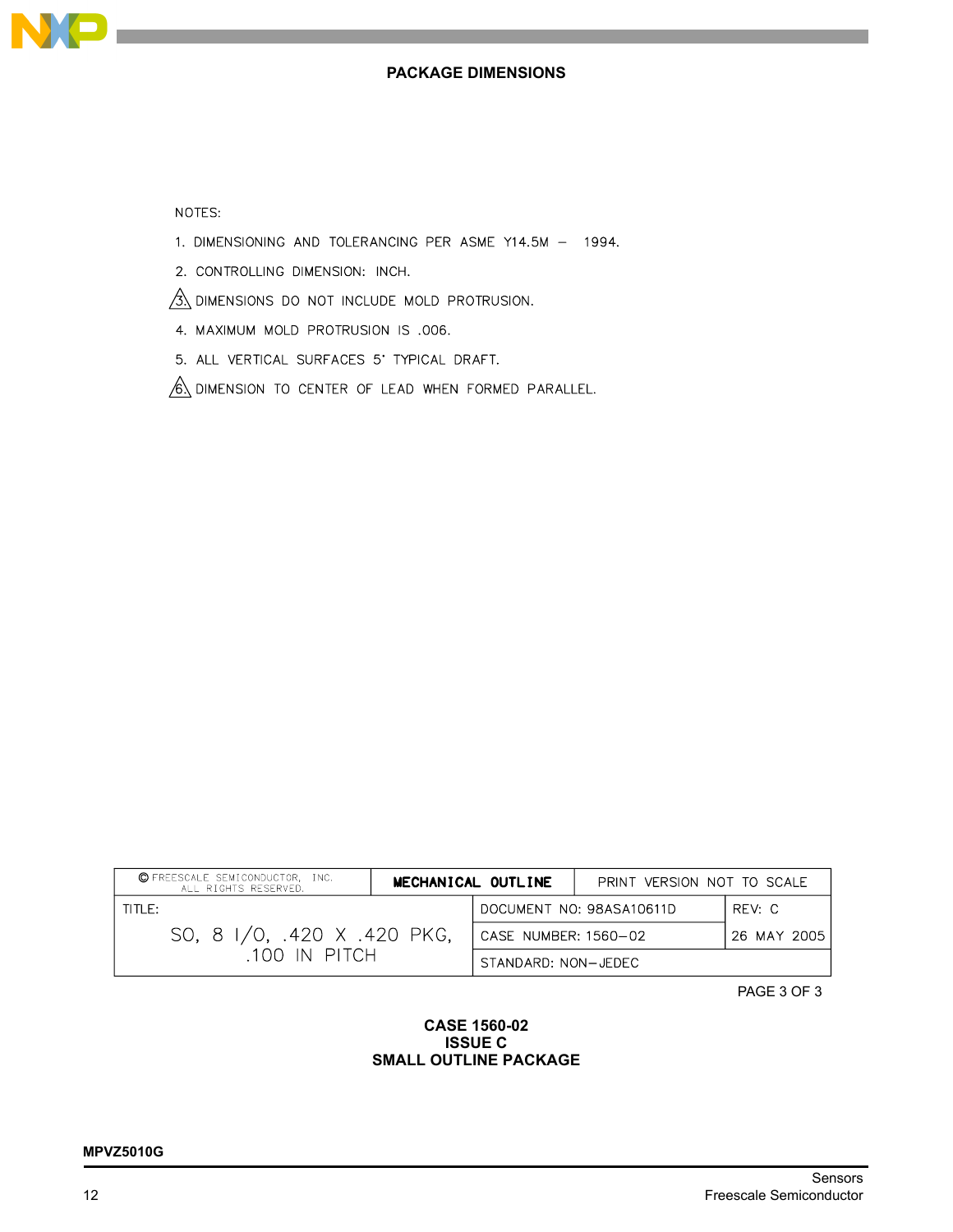

**J**

## **PACKAGE DIMENSIONS**



**M**

| NOTES:                                     | 1. DIMENSIONING AND TOLERANCING PER ANSI<br>Y14.5M. 1982.<br>2. CONTROLLING DIMENSION: INCH.<br>3. DIMENSION A AND B DO NOT INCLUDE MOLD<br>PROTRUSION.<br>4. MAXIMUM MOLD PROTRUSION 0.15 (0.006). |               |                    |            |  |  |  |
|--------------------------------------------|-----------------------------------------------------------------------------------------------------------------------------------------------------------------------------------------------------|---------------|--------------------|------------|--|--|--|
| 5. ALL VERTICAL SURFACES 5° TYPICAL DRAFT. |                                                                                                                                                                                                     |               |                    |            |  |  |  |
|                                            |                                                                                                                                                                                                     | <b>INCHES</b> | <b>MILLIMETERS</b> |            |  |  |  |
| <b>DIM</b>                                 | <b>MIN</b>                                                                                                                                                                                          | MAX           | <b>MIN</b>         | <b>MAX</b> |  |  |  |
| А                                          | 0.415                                                                                                                                                                                               | 0.425         | 10.54              | 10.79      |  |  |  |
| B                                          | 0.415                                                                                                                                                                                               | 0.425         | 10.54              | 10.79      |  |  |  |
| C                                          | 0.212                                                                                                                                                                                               | 0.230         | 5.38               | 5.84       |  |  |  |
| D                                          | 0.038                                                                                                                                                                                               | 0.042         | 0.96               | 1.07       |  |  |  |
| G                                          | 0.100 BSC                                                                                                                                                                                           |               | 2.54 BSC           |            |  |  |  |
| н                                          | 0.002                                                                                                                                                                                               | 0.010         | 0.05               | 0.25       |  |  |  |
| J                                          | 0.009                                                                                                                                                                                               | 0.011         | 0.23               | 0.28       |  |  |  |
| K                                          | 0.061                                                                                                                                                                                               | 0.071         | 1.55               | 1.80       |  |  |  |
| M                                          | $0^{\circ}$                                                                                                                                                                                         | $7^{\circ}$   | 0°                 | $7^\circ$  |  |  |  |
| N                                          | 0.405                                                                                                                                                                                               | 0.415         | 10.29              | 10.54      |  |  |  |
| s                                          | 0.709                                                                                                                                                                                               | 0.725         | 18.01              | 18.41      |  |  |  |

**CASE 482-01 ISSUE O SMALL OUTLINE PACKAGE**

 $\angle$ **PIN 1 IDENTIFIER** 



**CASE 482B-03 ISSUE B SMALL OUTLINE PACKAGE** NOTES:

**SEATING PLANE -T-**

1. DIMENSIONING AND TOLERANCING PER

2. ANSI Y14.5M, 1982. CONTROLLING DIMENSION: INCH.

3. DIMENSION A AND B DO NOT INCLUDE MOLD PROTRUSION.

4. MAXIMUM MOLD PROTRUSION 0.15 (0.006).

5. 6. ALL VERTICAL SURFACES 5˚ TYPICAL DRAFT. DIMENSION S TO CENTER OF LEAD WHEN

| FORMED PARALLEL. |            |               |                    |            |  |  |  |  |
|------------------|------------|---------------|--------------------|------------|--|--|--|--|
|                  |            | <b>INCHES</b> | <b>MILLIMETERS</b> |            |  |  |  |  |
| DIM              | <b>MIN</b> | <b>MAX</b>    | <b>MIN</b>         | <b>MAX</b> |  |  |  |  |
| Α                | 0.415      | 0.425         | 10.54              | 10.79      |  |  |  |  |
| в                | 0.415      | 0.425         | 10.54              | 10.79      |  |  |  |  |
| С                | 0.210      | 0.220         | 5.33               | 5.59       |  |  |  |  |
| D                | 0.026      | 0.034         | 0.66               | 0.864      |  |  |  |  |
| G                | 0.100 BSC  |               | 2.54 BSC           |            |  |  |  |  |
| J                | 0.009      | 0.011         | 0.23               | 0.28       |  |  |  |  |
| κ                | 0.100      | 0.120         | 2.54               | 3.05       |  |  |  |  |
| М                | 0°         | $15^\circ$    | $0^{\circ}$        | $15^\circ$ |  |  |  |  |
| N                | 0.405      | 0.415         | 10.29              | 10.54      |  |  |  |  |
| s                | 0.540      | 0.560         | 13.72              | 14.22      |  |  |  |  |